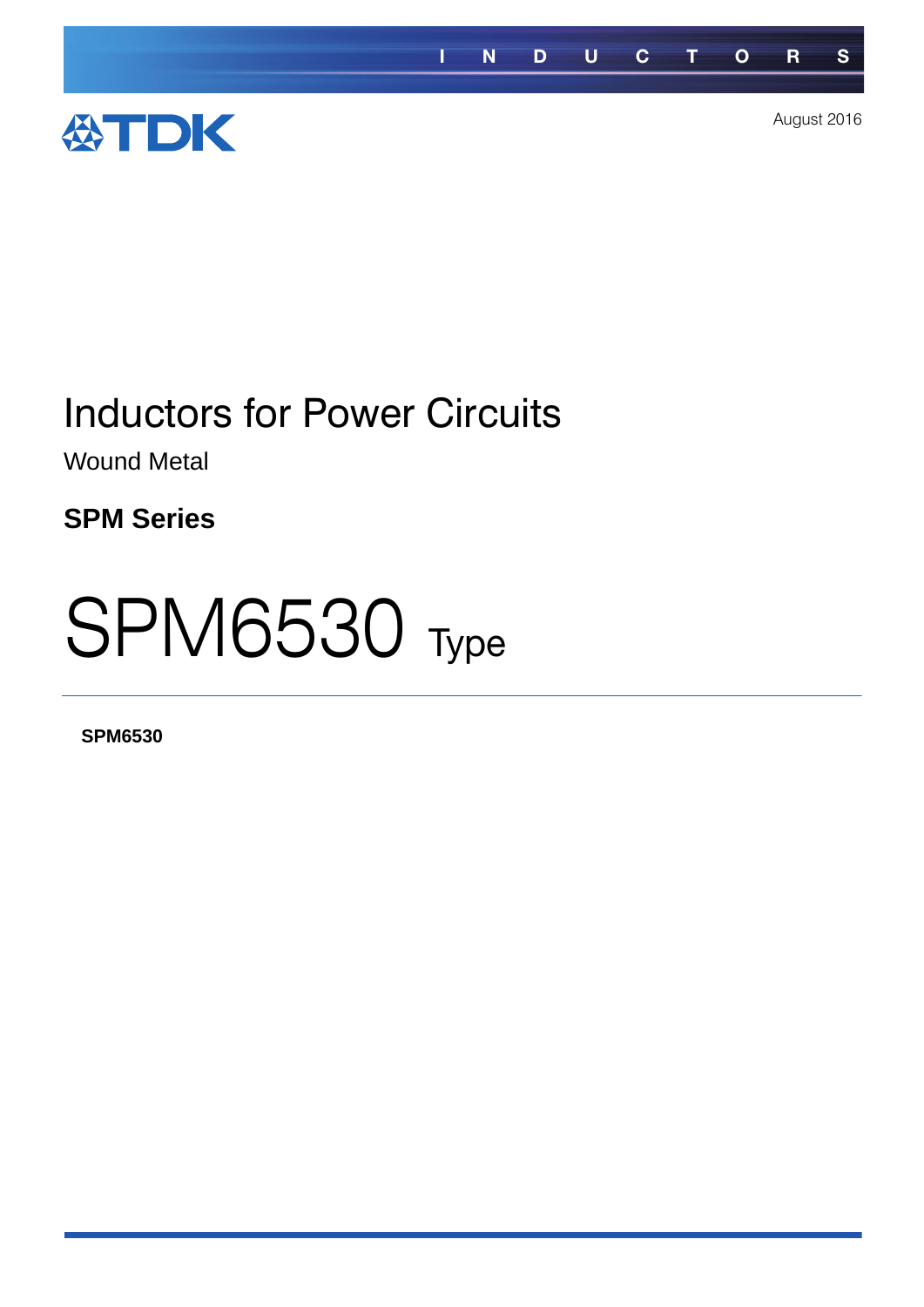

### **REMINDERS FOR USING THESE PRODUCTS**

Before using these products, be sure to request the delivery specifications.

### **SAFETY REMINDERS**

Please pay sufficient attention to the warnings for safe designing when using these products.

#### The storage period is less than 12 months. Be sure to follow the storage conditions (Temperature: 5 to 40°C, Humidity: 10 to 75% RH or less). If the storage period elapses, the soldering of the terminal electrodes may deteriorate. Do not use or store in locations where there are conditions such as gas corrosion (salt, acid, alkali, etc.).  $\bigcirc$  Before soldering, be sure to preheat components. The preheating temperature should be set so that the temperature difference between the solder temperature and chip temperature does not exceed 150°C.  $\bigcirc$  Soldering corrections after mounting should be within the range of the conditions determined in the specifications. If overheated, a short circuit, performance deterioration, or lifespan shortening may occur.  $\bigcirc$  When embedding a printed circuit board where a chip is mounted to a set, be sure that residual stress is not given to the chip due to the overall distortion of the printed circuit board and partial distortion such as at screw tightening portions. Self heating (temperature increase) occurs when the power is turned ON, so the tolerance should be sufficient for the set thermal design.  $\bigcirc$  Carefully lay out the coil for the circuit board design of the non-magnetic shield type. A malfunction may occur due to magnetic interference. Use a wrist band to discharge static electricity in your body through the grounding wire. O Do not expose the products to magnets or magnetic fields.  $\bigcirc$  Do not use for a purpose outside of the contents regulated in the delivery specifications. The products listed on this catalog are intended for use in general electronic equipment (AV equipment, telecommunications equipment, home appliances, amusement equipment, computer equipment, personal equipment, office equipment, measurement equipment, industrial robots) under a normal operation and use condition. The products are not designed or warranted to meet the requirements of the applications listed below, whose performance and/or quality require a more stringent level of safety or reliability, or whose failure, malfunction or trouble could cause serious damage to society, person or property. If you intend to use the products in the applications listed below or if you have special requirements exceeding the range or conditions set forth in the each catalog, please contact us. (1) Aerospace/Aviation equipment (2) Transportation equipment (cars, electric trains, ships, etc.) (3) Medical equipment (4) Power-generation control equipment (5) Atomic energy-related equipment (6) Seabed equipment (7) Transportation control equipment (8) Public information-processing equipment (9) Military equipment (10) Electric heating apparatus, burning equipment (11) Disaster prevention/crime prevention equipment (12) Safety equipment (13) Other applications that are not considered general-purpose applications When designing your equipment even for general-purpose applications, you are kindly requested to take into consideration securing protection circuit/device or providing backup circuits in your equipment. **REMINDERS**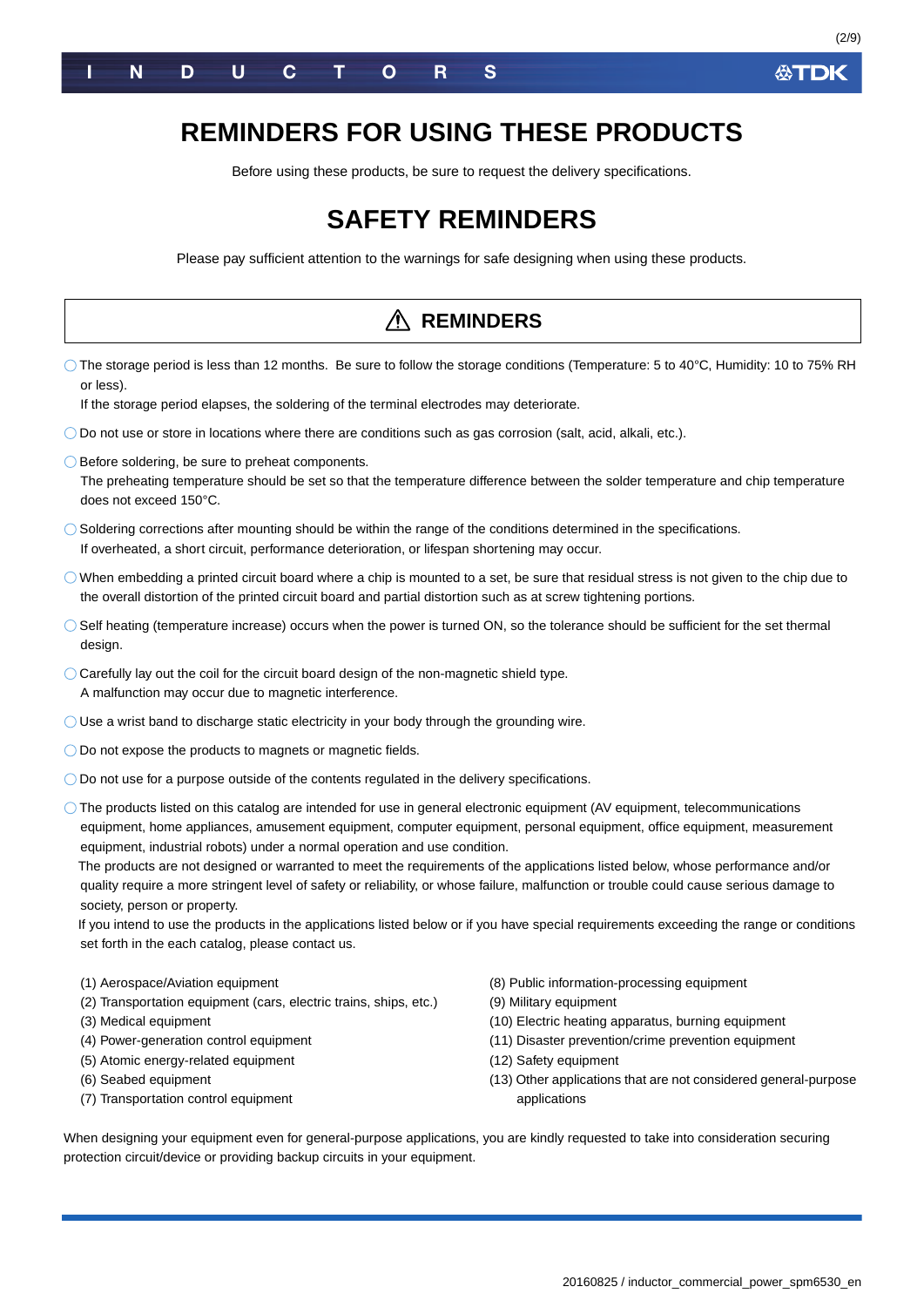## **Inductors for Power Circuits**

#### **Wound Metal**

# **Overview of SPM6530 Type**

#### **FEATURES**

Magnetic shield type wound inductor for power circuits using a metallic magnetic material.

- Compared to ferrite wound type inductors, it is possible to achieve large current, low Rdc, and compactness.
- Low inductance variance in high-temperature environments with good DC superimposition characteristics.
- Metallic magnetic material is used, and the structure has an integrated molded coil, so hum noise is lower than with core adhesive coils.

#### **APPLICATION**

Note PCs, HDDs, servers, VRMs, compact power supply modules, other

#### **PART NUMBER CONSTRUCTION**



#### **OPERATING TEMPERATURE RANGE, PACKAGE QUANTITY, PRODUCT WEIGHT**

|                |                                | Temperature range                       | Package quantity | Individual weight |
|----------------|--------------------------------|-----------------------------------------|------------------|-------------------|
| <b>Type</b>    | Operating temperature*<br>(°C) | <b>Storage</b><br>temperature**<br>(°C) | (pieces/reel)    | (g)               |
| <b>SPM6530</b> | $-40$ to $+125$                | $-40$ to $+125$                         | 1000             | 0.656             |

Operating temperature range includes self-temperature rise.

\*\* The Storage temperature range is for after the circuit board is mounted.

RoHS Directive Compliant Product: See the following for more details.https://product.tdk.com/info/en/environment/rohs/index.html

Halogen-free: Indicates that Cl content is less than 900ppm, Br content is less than 900ppm, and that the total Cl and Br content is less than 1500ppm.

∰TDK

t Please be sure to request delivery specifications that provide further details on the features and specifications of the products for proper and safe use. Please note that the contents may change without any prior notice due to reasons such as upgrading.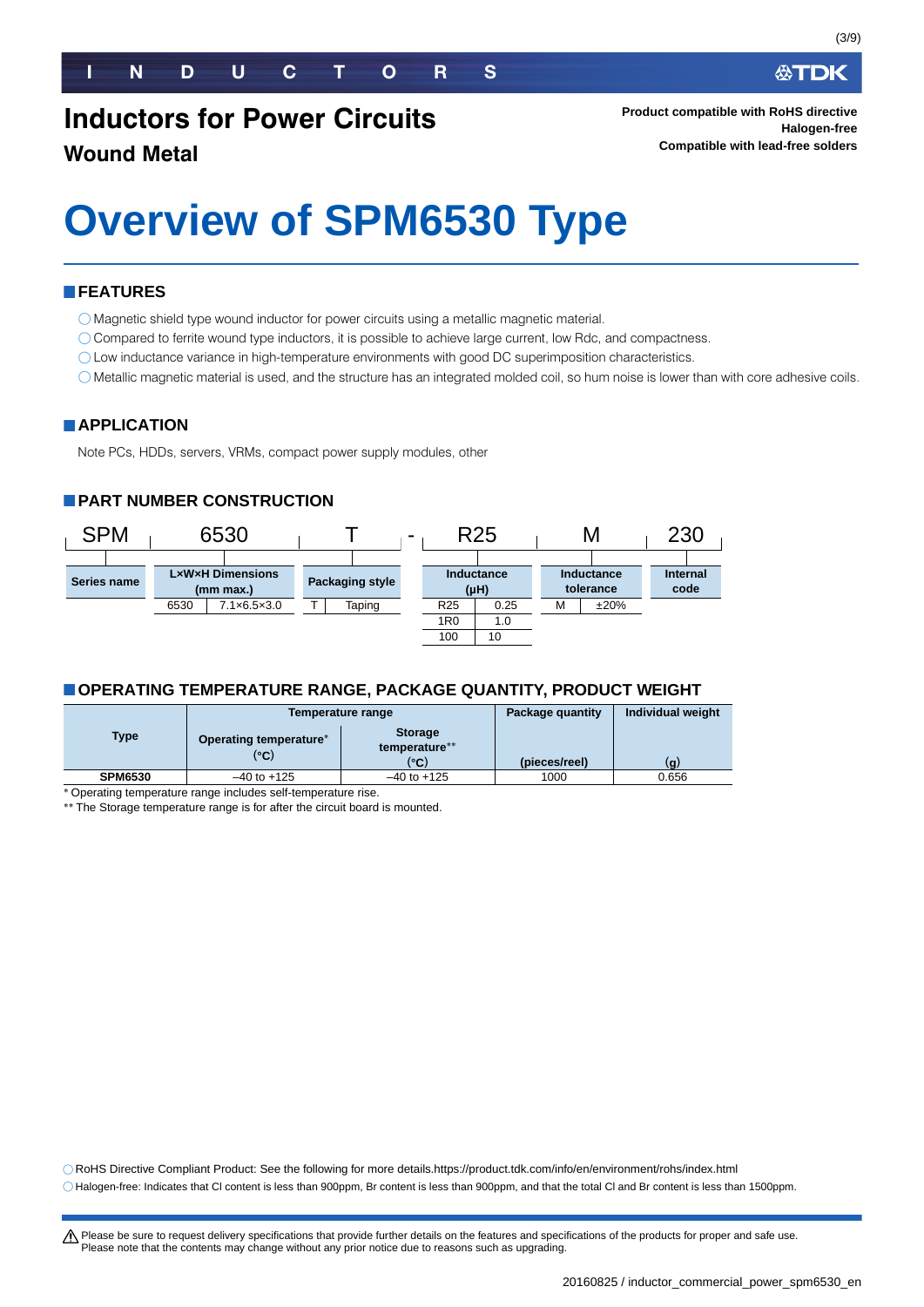#### **RECOMMENDED REFLOW PROFILE**



| <b>Preheating</b>    |                 | <b>Soldering</b> |                 | Peak            |                 |          |
|----------------------|-----------------|------------------|-----------------|-----------------|-----------------|----------|
| Temp.<br><b>Time</b> |                 | Temp.            | <b>Time</b>     | Temp.           | <b>Time</b>     |          |
| T1                   |                 |                  |                 |                 |                 | 13       |
| $150^{\circ}$ C      | $180^{\circ}$ C | 120s             | $230^{\circ}$ C | 30 <sub>s</sub> | $260^{\circ}$ C | 10s max. |

Please be sure to request delivery specifications that provide further details on the features and specifications of the products for proper and safe use.<br>Please note that the contents may change without any prior notice d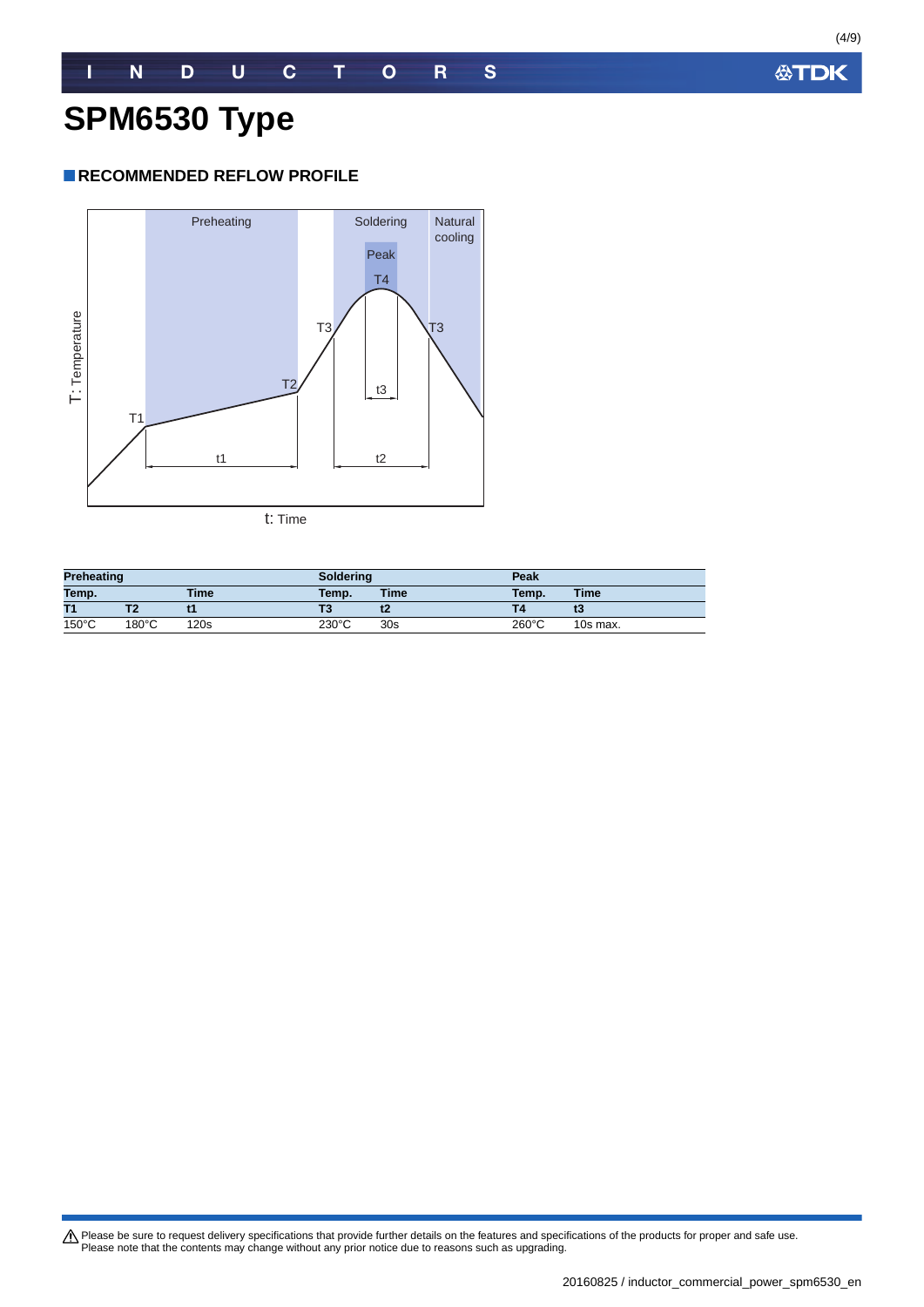**公TDK** 

# **SPM6530 Type**

#### **SHAPE & DIMENSIONS**





Dimensions in mm



Dimensions in mm

Please be sure to request delivery specifications that provide further details on the features and specifications of the products for proper and safe use.<br>Please note that the contents may change without any prior notice d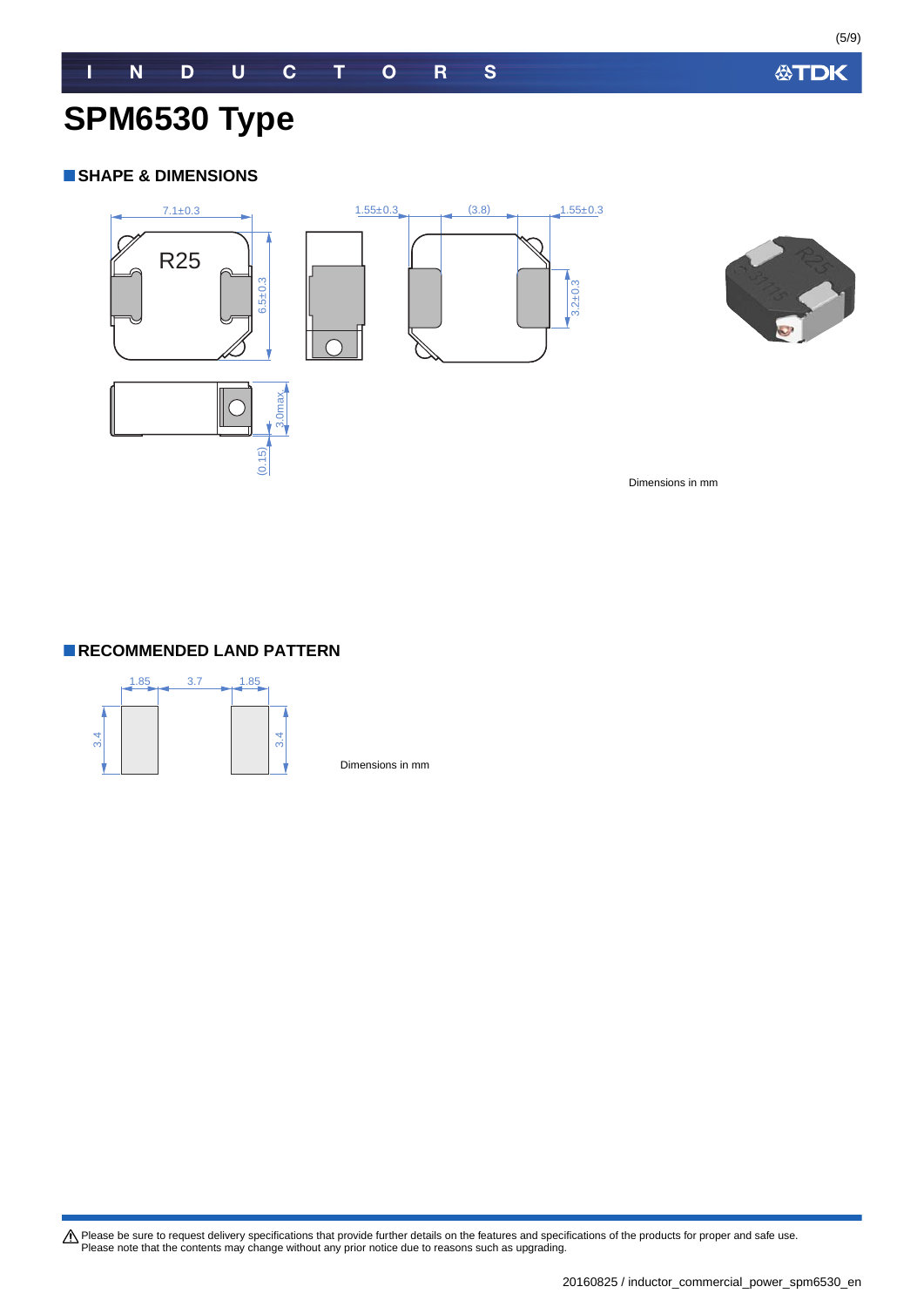# **SPM6530 Type**

#### **ELECTRICAL CHARACTERISTICS**

#### **CHARACTERISTICS SPECIFICATION TABLE**

|      |                  | L measuring<br>frequency |                  | DC resistance    |             | Rated current* | Part No.         |
|------|------------------|--------------------------|------------------|------------------|-------------|----------------|------------------|
|      |                  |                          |                  |                  | <b>Isat</b> | <b>Itemp</b>   |                  |
| (µH) | <b>Tolerance</b> | (kHz)                    | $(m\Omega)$ max. | $(m\Omega)$ typ. | (A)typ.     | (A)typ.        |                  |
| 0.25 | ±20%             | 100                      | 2.31             | 2.1              | 28.5        | 23             | SPM6530T-R25M230 |
| 0.47 | ±20%             | 100                      | 3.63             | 3.3              | 20.5        | 20             | SPM6530T-R47M170 |
| 0.68 | ±20%             | 100                      | 5.39             | 4.9              | 16.6        | 16             | SPM6530T-R68M140 |
| 1.0  | ±20%             | 100                      | 7.81             | 7.1              | 14.1        | 13             | SPM6530T-1R0M120 |
| 1.5  | $±20\%$          | 100                      | 10.67            | 9.7              | 11.5        | 11             | SPM6530T-1R5M100 |
| 2.2  | ±20%             | 100                      | 19.03            | 17.3             | 8.4         | 8.2            | SPM6530T-2R2M    |
| 3.3  | ±20%             | 100                      | 29.70            | 27.0             | 7.3         | 6.8            | SPM6530T-3R3M    |
| 4.7  | ±20%             | 100                      | 39.38            | 35.8             | 6.2         | 5.6            | SPM6530T-4R7M    |
| 6.8  | ±20%             | 100                      | 53.24            | 48.4             | 4.0         | 4.0            | SPM6530T-6R8M    |
| 10   | ±20%             | 100                      | 72.49            | 65.9             | 3.8         | 3.6            | SPM6530T-100M    |

Rated current: smaller value of either Isat or Itemp.

Isat: When based on the inductance change rate (20% below the initial value)

Itemp: When based on the temperature increase (Temperature increase of 40°C by self heating)

・The cleaning agent can not be used for these products.

#### ○ Measurement equipment

| Measurement item   | Product No.         | Manufacturer          |
|--------------------|---------------------|-----------------------|
|                    | 4284A               | Keysight Technologies |
| DC resistance      | AX-111A             | ADFX                  |
| Rated current Isat | 4284A+42841A+42842C | Keysight Technologies |

\* Equivalent measurement equipment may be used.

Please be sure to request delivery specifications that provide further details on the features and specifications of the products for proper and safe use.<br>Please note that the contents may change without any prior notice d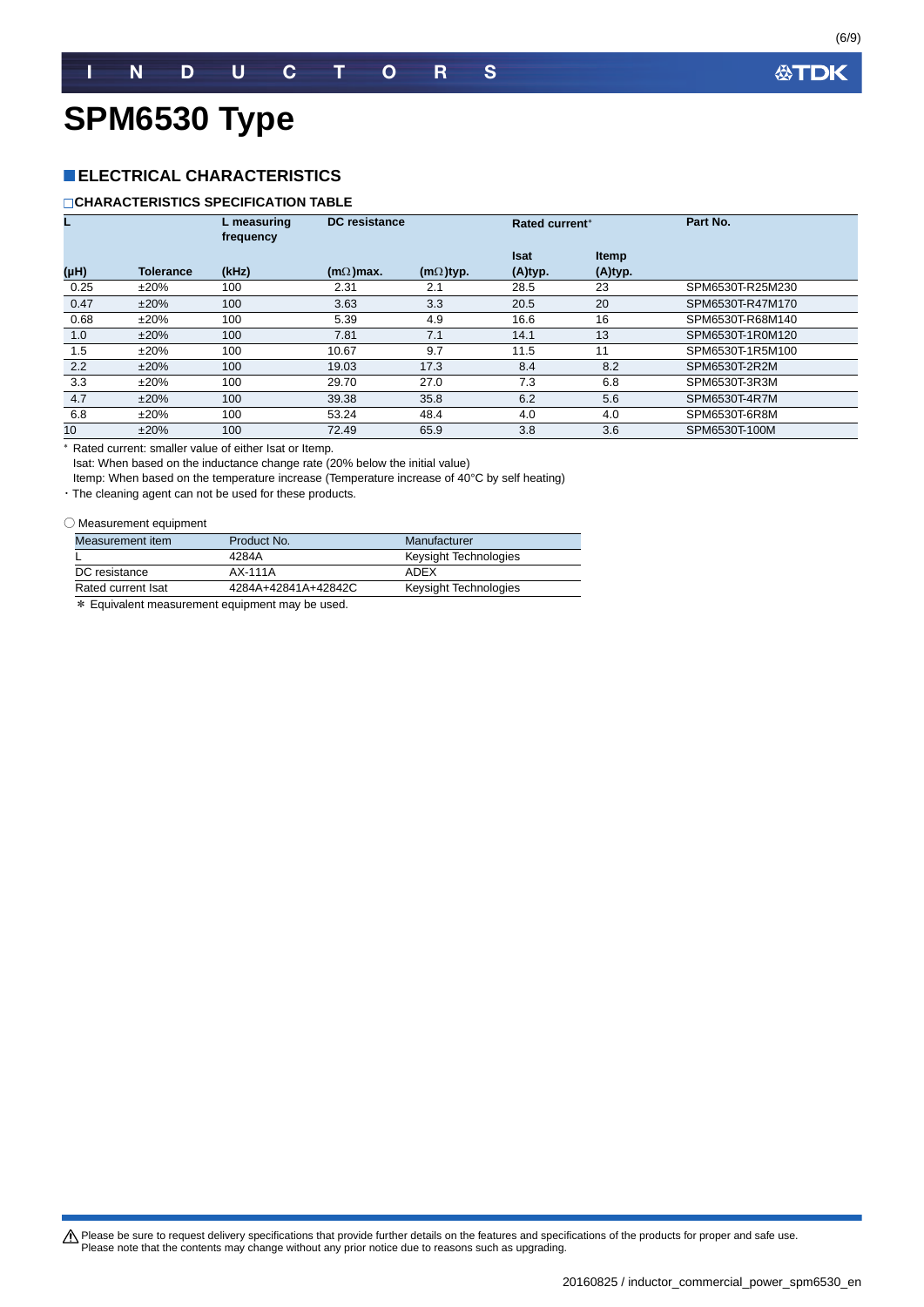# **SPM6530 Type**

#### **ELECTRICAL CHARACTERISTICS**

#### **L FREQUENCY CHARACTERISTICS GRAPH**



| $\bigcirc$ Measurement equipment |                       |
|----------------------------------|-----------------------|
| Product No.                      | Manufacturer          |
| 4294A                            | Keysight Technologies |
|                                  |                       |

\* Equivalent measurement equipment may be used.

Please be sure to request delivery specifications that provide further details on the features and specifications of the products for proper and safe use.<br>Please note that the contents may change without any prior notice d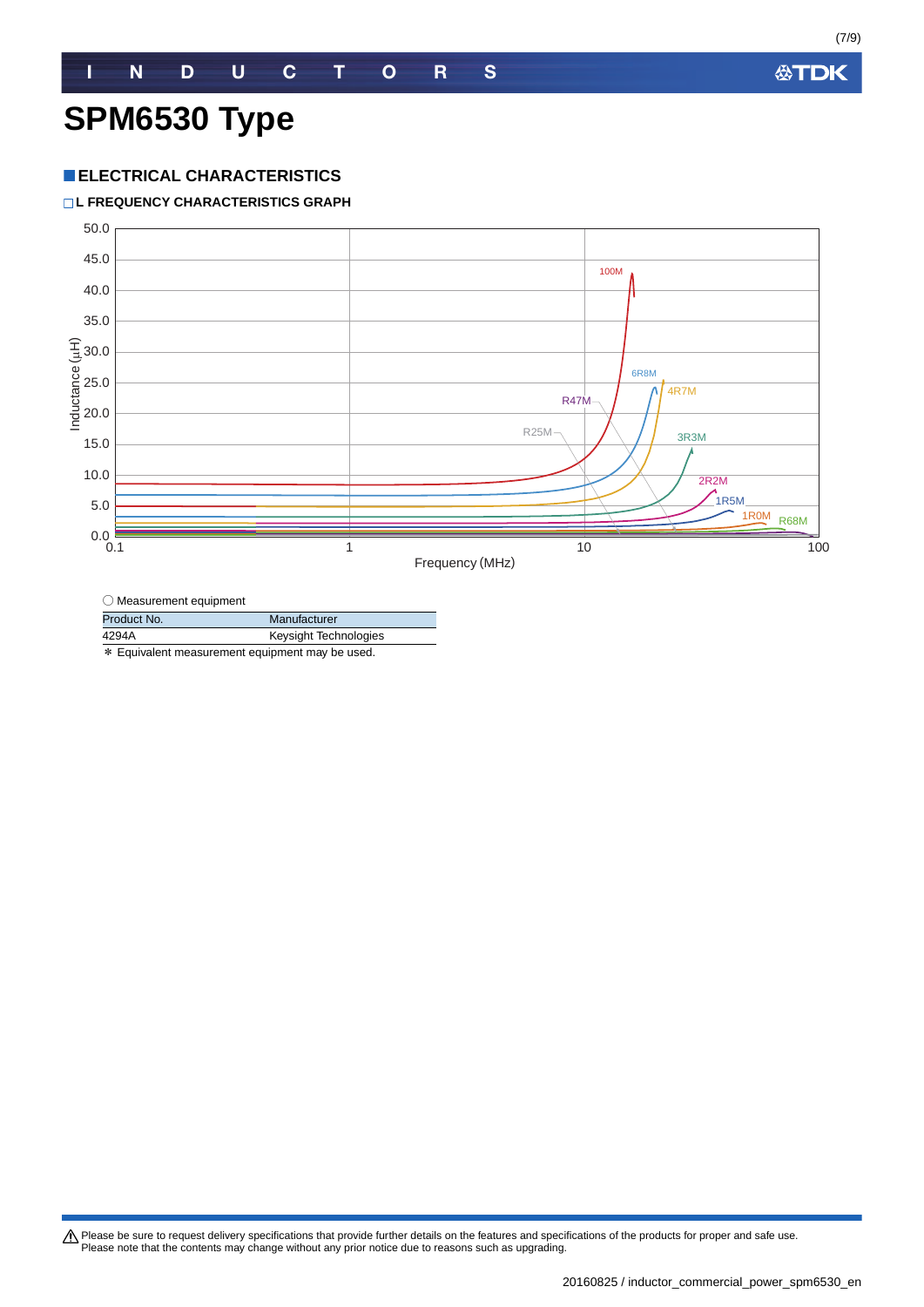# **SPM6530 Type**

#### **ELECTRICAL CHARACTERISTICS**

**INDUCTANCE VS. DC BIAS CHARACTERISTICS GRAPH**



○ Measurement equipment

Product No. Manufacturer 4284A+42841A+42842C Keysight Technologies

\* Equivalent measurement equipment may be used.

Please be sure to request delivery specifications that provide further details on the features and specifications of the products for proper and safe use.<br>Please note that the contents may change without any prior notice d